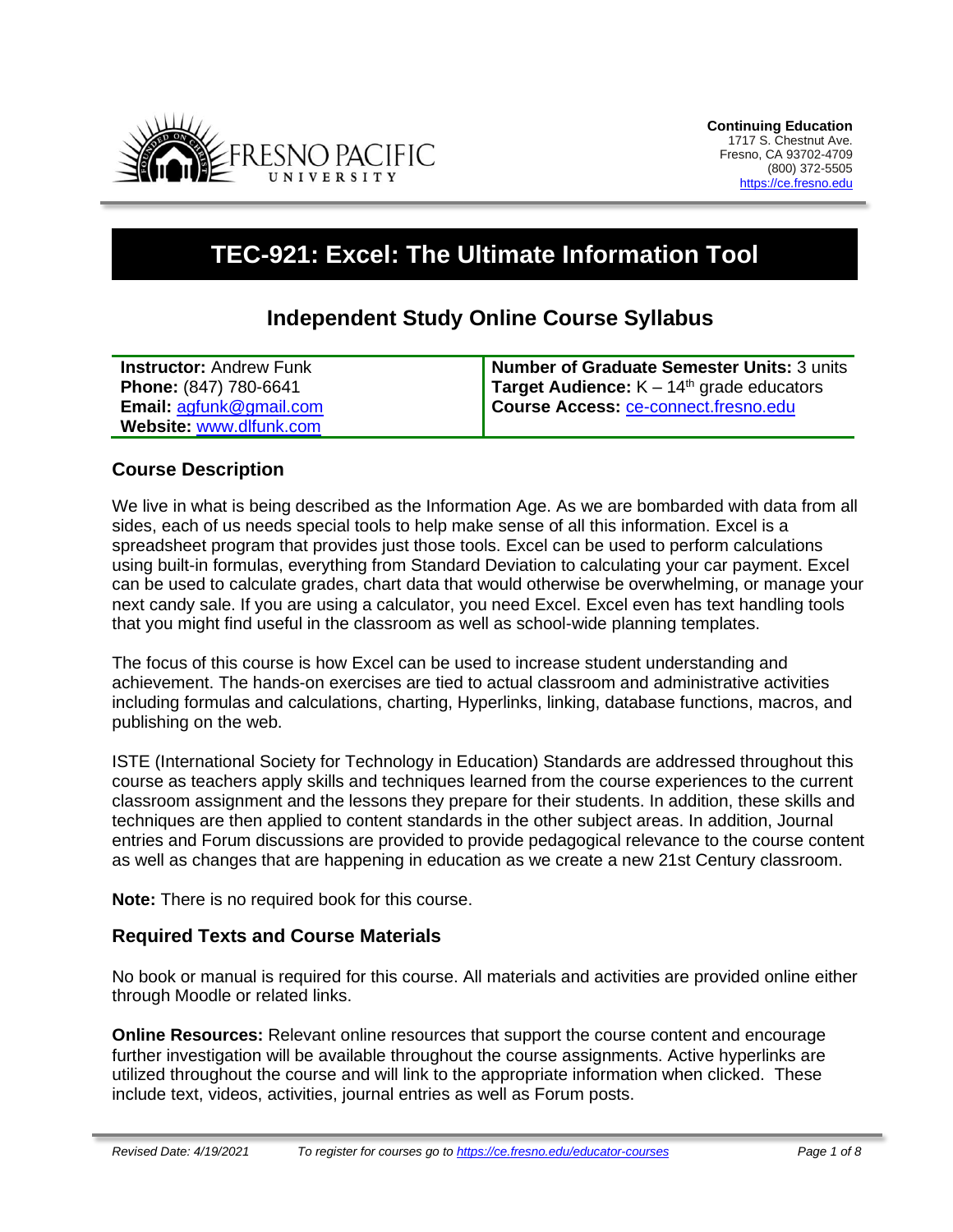**Moodle:** Moodle is a web-based learning management system used to support flexible teaching and learning in both face-to-face and distance courses (e-learning). [https://moodle.org](https://moodle.org/) // <https://moodle.org/demo> // [https://docs.moodle.org](https://docs.moodle.org/)

## **Course Dates**

Self-paced; students may enroll at any time and take up to one year, from the date of registration, to complete assignments. Students may complete assignments in no less than three weeks for a 3-unit course (one week per unit).

## **National Standards Addressed in This Course**

#### **ISTE Technology Standards for Educators**

- 1) Learner Educators continually improve their practice by learning from and with others and exploring proven and promising practices that leverage technology to improve student learning.
- 2) **Leader** Educators seek out opportunities for leadership to support student empowerment and success and to improve teaching and learning.
- 3) **Citizen** Educators inspire students to positively contribute to and responsibly participate in the digital world.
- 4) **Collaborator** Educators dedicate time to collaborate with both colleagues and students to improve practice, discover and share resources and ideas, and solve problems.
- 5) **Designer** Educators design authentic, learner-driven activities and environments that recognize and accommodate learner variability.
- 6) **Facilitator** Educators facilitate learning with technology to support student achievement of the ISTE Standards for Students.
- 7) **Analyst** Educators understand and use data to drive their instruction and support students in achieving their learning goals.

## **Continuing Education Student Learning Outcomes (CE-SLO)**

| CE-SLO 1            | Demonstrate proficient written communication by articulating a clear focus,<br>synthesizing arguments, and utilizing standard formats in order to inform and<br>persuade others, and present information applicable to targeted use. |
|---------------------|--------------------------------------------------------------------------------------------------------------------------------------------------------------------------------------------------------------------------------------|
| CE-SLO <sub>2</sub> | Demonstrate comprehension of content-specific knowledge and the ability to<br>apply it in theoretical, personal, professional, or societal contexts.                                                                                 |
| CE-SLO <sub>3</sub> | Reflect on their personal and professional growth and provide evidence of how<br>such reflection is utilized to manage personal and professional improvement.                                                                        |
| CE-SLO 4            | Apply critical thinking competencies by generating probing questions,<br>recognizing underlying assumptions, interpreting and evaluating relevant<br>information, and applying their understandings to the professional setting.     |
| CE-SLO <sub>5</sub> | Reflect on values that inspire high standards of professional and ethical<br>behavior as they pursue excellence in applying new learning to their chosen<br>field.                                                                   |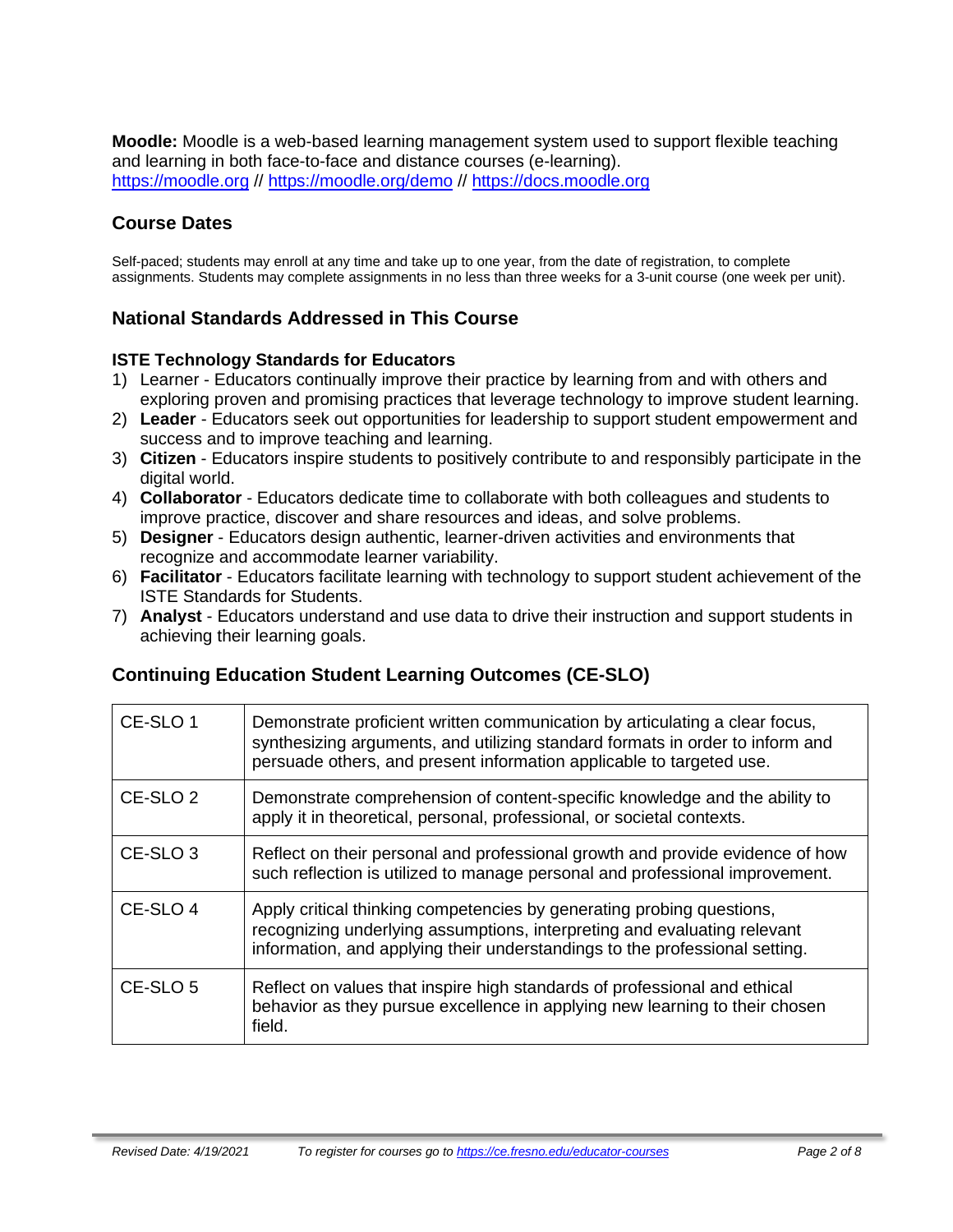| l CE-SLO 6 | I Identify information needed in order to fully understand a topic or task, organize                                                                                 |
|------------|----------------------------------------------------------------------------------------------------------------------------------------------------------------------|
|            | that information, identify the best sources of information for a given enguiry,<br>locate and critically evaluate sources, and accurately and effectively share that |
|            | information.                                                                                                                                                         |

## **Course Student Learning Outcomes (C-SLO)**

| <b>Student Learning Outcomes for This Course</b><br>By the end of this course student will be able to: |                                                                                                     | <b>National</b><br><b>Standards</b><br>Addressed* | <b>CE-SLO</b><br>Addressed**    |
|--------------------------------------------------------------------------------------------------------|-----------------------------------------------------------------------------------------------------|---------------------------------------------------|---------------------------------|
| C-SLO <sub>1</sub>                                                                                     | Configure and Navigate an Excel Screen                                                              | 1, 6                                              | 1                               |
| $\overline{C}$ -SLO 2                                                                                  | Enter, Edit, and Delete data in Excel                                                               | 1, 2, 6                                           | $\overline{1}$                  |
| C-SLO <sub>3</sub>                                                                                     | Enter and Format Text and Values in Cells                                                           |                                                   | $\frac{1, 2}{1}$                |
| C-SLO <sub>4</sub>                                                                                     | Format Cells including Alignment, Size,<br>Adding/Deleting                                          | $\frac{1, 2, 6}{1, 2, 6}$                         |                                 |
| C-SLO <sub>5</sub>                                                                                     | Perform Calculations using Cell Reference                                                           | 1, 2, 6                                           | $\overline{2}$                  |
| $\overline{C}$ -SLO 6                                                                                  | Enter Basic Formulas using correct Syntax                                                           | 1, 2, 6                                           | 1, 2, 4, 6                      |
| C-SLO <sub>7</sub>                                                                                     | Create, Name and Rearrange Worksheets                                                               | $\overline{\frac{1,2,6}{1,2,6}}$                  |                                 |
| C-SLO <sub>8</sub>                                                                                     | Print all or selected portions of Worksheets and<br>Workbooks                                       |                                                   |                                 |
| C-SLO <sub>9</sub>                                                                                     | <b>Create Range Names and Borders</b>                                                               | 1, 2, 6, 7                                        | $\overline{2}$                  |
| <b>C-SLO 10</b>                                                                                        | Copy and Move data using Drag and Drop                                                              | 1, 2, 6                                           |                                 |
| <b>C-SLO 11</b>                                                                                        | Merge Cells and create Headers and Footers                                                          |                                                   |                                 |
| <b>C-SLO 12</b>                                                                                        | $\frac{1, 2, 6}{1, 2, 5, 6, 7}$<br>2, 6<br>Use built-in Functions to create complex<br>calculations |                                                   |                                 |
| <b>C-SLO 13</b>                                                                                        | Use Charting tools to graph data                                                                    | $\frac{1, 2, 3, 4, 5, 6, 7}{1, 2, 5, 6}$          | $\frac{1, 2, 3, 4, 6}{1, 3}$    |
| C-SLO 14                                                                                               | Add Graphic Objects and Rearrange using<br>Layering                                                 |                                                   |                                 |
| C-SLO 15                                                                                               | Protect Cells to protect Spreadsheets                                                               | $\frac{1, 2, 3, 4, 5, 6}{1, 2, 5, 6, 7}$          |                                 |
| C-SLO 16                                                                                               | Use Excel as a Database to Sort, Filter, and<br>Print                                               |                                                   | 4, 6                            |
| <b>C-SLO 17</b>                                                                                        | Use Templates, Themes and Styles for<br>continuity and collaboration                                | 1, 2, 4, 5, 6, 7                                  | 1, 2                            |
| <b>C-SLO 18</b>                                                                                        | Use Advanced Functions included Embedded<br>Formulas                                                | 1, 2, 5, 6, 7                                     |                                 |
| C-SLO 19                                                                                               | Use Visualization tools to better understand the<br>data                                            | 1, 2, 4, 5, 6, 7                                  | 1, 2, 6                         |
| <b>C-SLO 20</b>                                                                                        | Use Mail Merge to increase efficiency and<br>productivity                                           | 1, 6                                              |                                 |
| C-SLO 21                                                                                               | Use Text Functions to manipulate text                                                               |                                                   |                                 |
| <b>C-SLO 22</b>                                                                                        | Understand how Excel can be a powerful tool in<br>the classroom                                     | $1, 2, 4, 5, 6, 7$<br>1, 2, 3, 4, 5, 6, 7         | $\frac{1, 2, 4, 6}{2, 3, 4, 6}$ |

\* Please refer to the section on **National Standards Addressed in This Course**

\*\* Please refer to the section on **Continuing Education Student Learning Outcomes**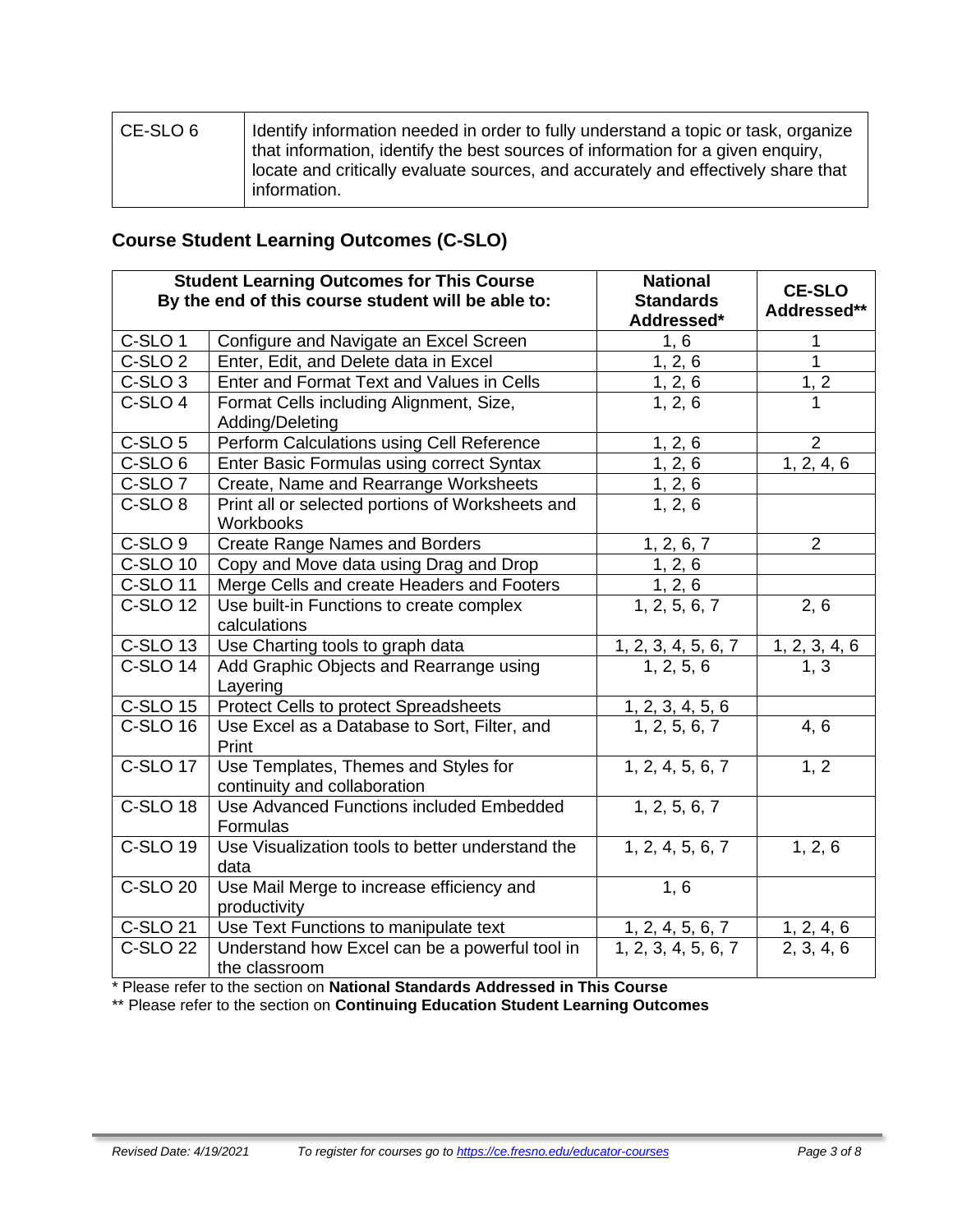|  | <b>Topics, Assignments, and Activities</b> |  |  |
|--|--------------------------------------------|--|--|
|--|--------------------------------------------|--|--|

| <b>Module Title</b>                                                                                                             | <b>Module Assignments and Activities</b>                                                                                                                                                                                                                                                                                                                                                                                                                                                                                                                                                                                                                                                                                                                                                                                                                                                                                                                             | <b>Points Possible</b><br>for Each<br><b>Assignment</b> |
|---------------------------------------------------------------------------------------------------------------------------------|----------------------------------------------------------------------------------------------------------------------------------------------------------------------------------------------------------------------------------------------------------------------------------------------------------------------------------------------------------------------------------------------------------------------------------------------------------------------------------------------------------------------------------------------------------------------------------------------------------------------------------------------------------------------------------------------------------------------------------------------------------------------------------------------------------------------------------------------------------------------------------------------------------------------------------------------------------------------|---------------------------------------------------------|
| <b>Welcome Module</b>                                                                                                           | Welcome Video<br>$\bullet$                                                                                                                                                                                                                                                                                                                                                                                                                                                                                                                                                                                                                                                                                                                                                                                                                                                                                                                                           |                                                         |
|                                                                                                                                 | <b>Course Syllabus</b><br>$\bullet$                                                                                                                                                                                                                                                                                                                                                                                                                                                                                                                                                                                                                                                                                                                                                                                                                                                                                                                                  |                                                         |
|                                                                                                                                 | Introduce Yourself Forum<br>$\bullet$                                                                                                                                                                                                                                                                                                                                                                                                                                                                                                                                                                                                                                                                                                                                                                                                                                                                                                                                |                                                         |
| Module $1-3$ -<br>Introduction to<br><b>Excel AND</b><br>Calculations,<br>Formulas, Fill, and<br><b>Printing AND</b><br>Project | Introduction & The Excel Screen (4 texts, 4 videos, 4<br>$\bullet$<br>activities)<br>Components, Navigation, Entering, Editing, Deleting<br>$\circ$<br>Text and Values (5 text, 5 videos, 4 activities, 1 Forum)<br>$\bullet$<br>Formatting, Wrapping, Orientation, Values<br>$\circ$<br>Cells (5 texts, 7 videos, 4 activities, 1 Forum)<br>$\bullet$<br>Adding & Deleting Rows and Columns, Adjusting Cell<br>$\circ$<br>Size, Fill Color/Pattern, Alignment, Sorting<br>Calculations (1 text, 4 videos, 1 activity, 1 journal)<br>Operands, Cell Reference, Order of Operations<br>$\circ$<br>Formula Basics (2 texts, 4 videos, 1 journal, 1 Forum)<br>Syntax, AutoSum, Functions, Copying Formulas<br>$\circ$<br><b>Using Fill</b> (4 texts, 6 videos, 3 activities)<br>Fill Series & Date, Relative/Absolute Reference, Fill<br>$\circ$<br>Handle, Custom Lists                                                                                                | 1220<br>840                                             |
|                                                                                                                                 | Worksheets (1 text, 1 video, 1 activity, 1 Forum)<br>Adding, Naming, Deleting<br>$\circ$<br>Print Basics (1 text, 1 video, 1 Journal)                                                                                                                                                                                                                                                                                                                                                                                                                                                                                                                                                                                                                                                                                                                                                                                                                                | 340                                                     |
| Module $4-6$ -                                                                                                                  | Project and Forum (1 project, 2 forums)<br>$\bullet$<br>Names and Borders (2 texts, 2 videos, 2 activities)                                                                                                                                                                                                                                                                                                                                                                                                                                                                                                                                                                                                                                                                                                                                                                                                                                                          | 820                                                     |
| Names, Borders,<br>and Managing Data<br>AND Shortcuts,<br>Functions, Charts,<br>and Graphs AND<br>Project                       | Named Ranges, Borders<br>$\circ$<br>Managing Data (2 texts, 2 videos, 2 activities)<br>$\bullet$<br>Drag and Drop<br>$\circ$<br>Features (4 texts, 4 videos, 4 activities, 1 journal)<br>$\bullet$<br>Merge Cells, Paste Options, Excel Options, Header &<br>$\circ$<br>Footer<br><b>Shortcuts, Comments &amp; Linking (4 texts, 3 videos, 3</b><br>$\bullet$<br>activities, 2 journals)<br>Shortcuts, Comments, Quick Access Bar, Linking<br>$\circ$<br>Functions, Sorting & Charting (4 texts, 4 videos, 4<br>$\bullet$<br>activities, 1 journal, 1 Forum)<br>Syntax, AutoSum, Functions, Copying Formulas<br>$\circ$<br>Graphics and Objects (3 texts, 3 videos, 3 activities)<br>$\bullet$<br>Fill Series & Date, Relative/Absolute Reference, Fill<br>$\circ$<br>Handle, Custom Lists<br>Protecting Cells (1 text, 1 video, 1 activity, 1 journal)<br><b>Protecting Cells and Worksheets</b><br>$\circ$<br>Project and Forum (1 project, 2 forums)<br>$\bullet$ | 1140<br>340                                             |
| Module $7-8$ -                                                                                                                  | Excel as a Database (3 texts, 3 videos, 3 activities, 1<br>$\bullet$                                                                                                                                                                                                                                                                                                                                                                                                                                                                                                                                                                                                                                                                                                                                                                                                                                                                                                 | 1040                                                    |
| Database,<br>Features, and<br><b>Collaboration AND</b><br>Visualization, Mail<br>Merge, and Pivot<br>Table                      | journal)<br>Database, Sorting, Filtering<br>$\circ$<br>Features (4 texts, 4 videos, 4 activities)<br>$\bullet$<br>Templates, Format Painter, Themes & Styles, Lookup &<br>$\circ$<br>Reference<br>Collaboration (3 texts, 3 videos, 2 activities, 1 journal, 1<br>Forum)                                                                                                                                                                                                                                                                                                                                                                                                                                                                                                                                                                                                                                                                                             |                                                         |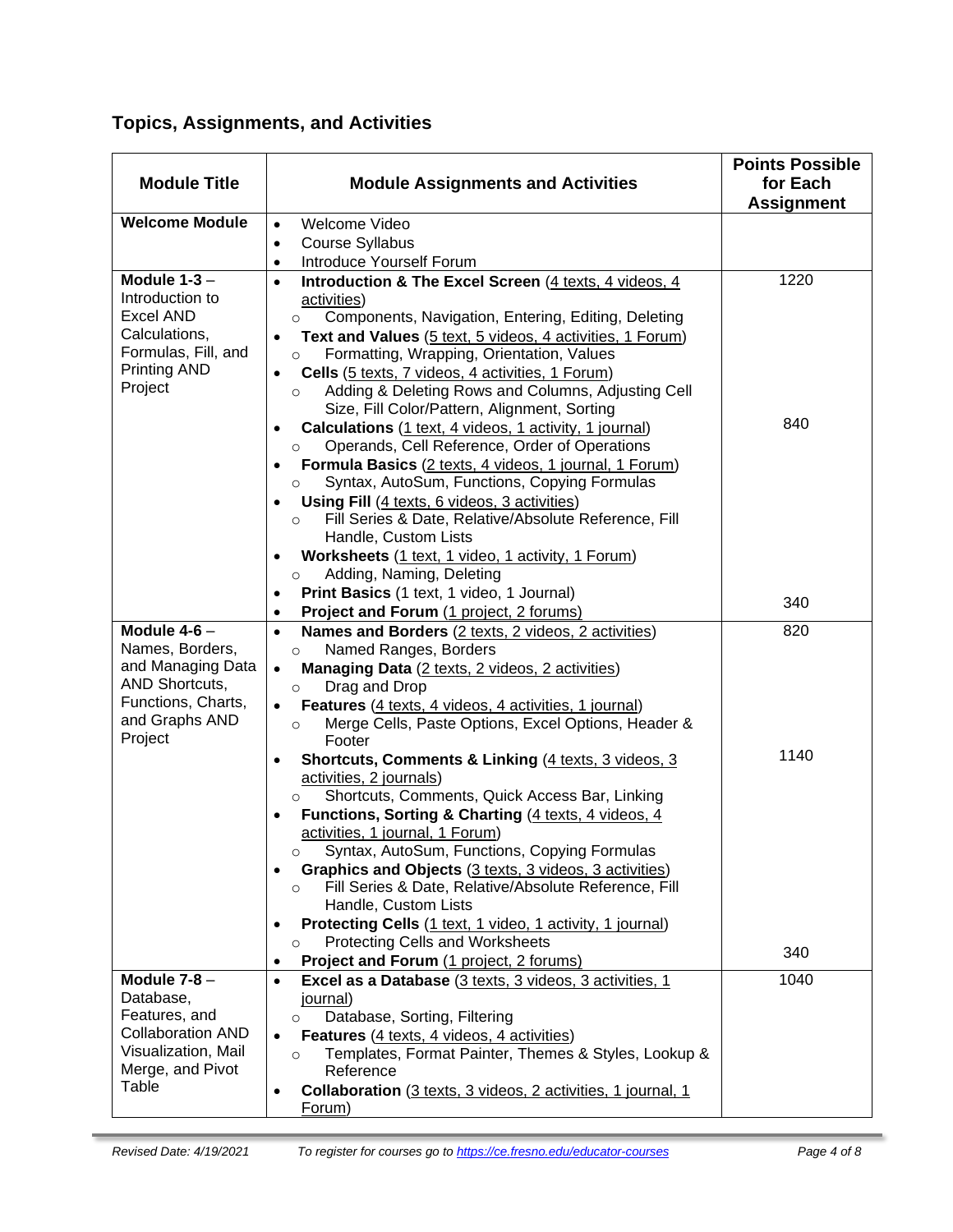| <b>Module Title</b>                                          | <b>Module Assignments and Activities</b>                                                                                                                                                                                                                                                                                                                                                                                                                             | <b>Points Possible</b><br>for Each<br><b>Assignment</b> |
|--------------------------------------------------------------|----------------------------------------------------------------------------------------------------------------------------------------------------------------------------------------------------------------------------------------------------------------------------------------------------------------------------------------------------------------------------------------------------------------------------------------------------------------------|---------------------------------------------------------|
|                                                              | Exporting & Importing Files, Text Files<br>$\circ$<br>Advanced Functions (1 text, 1 video, 1 activity, 1 journal)<br>Functions, Embedding Functions<br>$\Omega$<br>Visualizing Data (6 texts, 6 videos, 5 activities)<br>Trace Precedent, Sparklines, Data Bars, Color Scales,<br>$\Omega$<br>Icon Sets<br><b>Advanced Features</b> (5 texts, 5 videos, 3 activities)<br>Charting, Mail Merge, Text Functions, Pivot Table<br>$\Omega$<br>Printing (1 text, 1 video) | 820                                                     |
| <b>Module 9 - Final</b><br>Project and<br><b>Reflections</b> | <b>Excel in Education (1 text, 1 journal)</b><br>$\bullet$<br><b>Final Project</b><br>$\bullet$<br><b>Forum Reflections</b><br>$\bullet$                                                                                                                                                                                                                                                                                                                             | 340                                                     |
| Course Wrap-up-<br>Grading and<br>Evaluation                 | <b>Final Reflection Forum</b><br>$\bullet$<br><b>Course Evaluation</b><br>$\bullet$<br><b>Course Completion Checklist</b><br>٠<br>Grade Request / Transcript Request                                                                                                                                                                                                                                                                                                 |                                                         |
|                                                              | <b>TOTAL POINTS</b>                                                                                                                                                                                                                                                                                                                                                                                                                                                  | 6,900 pts                                               |

## **Grading Policies, Rubrics, and Requirements for Assignments**

#### **Grading Policies**

- Assignments will be graded per criteria presented in the course rubrics.
- $A = 90-100\%$  and  $B = 80-89\%$ , (anything below 80% will not receive credit.)
- The discernment between an A or a B letter grade is at the discretion of the instructor based on the quality of work submitted (see course rubrics).
- Coursework falling below a B grade will be returned with further instructions.
- All assignments must be completed to receive a grade and are expected to reflect the quality that teacher-training institutions require of professional educators. If completed assignments do not meet this standard, students will be notified with further instructions from the instructor.

| <b>Grading Rubrics</b> |  |
|------------------------|--|
|                        |  |

| Grade     | <b>Percent</b> | <b>Description</b> | <b>Rubric</b>                                                                                                                                                                                   |
|-----------|----------------|--------------------|-------------------------------------------------------------------------------------------------------------------------------------------------------------------------------------------------|
| A         | 90-100%        | Excellent          | Meets all course / assignment requirements with<br>significant evidence of subject mastery and<br>demonstration of excellent graduate level<br>professional development scholarship.            |
| B         | 80-89%         | Very Good          | Adequately meets criteria for all course/assignment<br>requirements - demonstrates subject competency<br>with very good graduate level professional<br>development scholarship.                 |
| <b>NC</b> | Below 80%      | Unacceptable       | Does not meet the minimum criteria for all<br>course/assignment requirements and demonstrated<br>little, if any, evidence of acceptable graduate level<br>professional development scholarship. |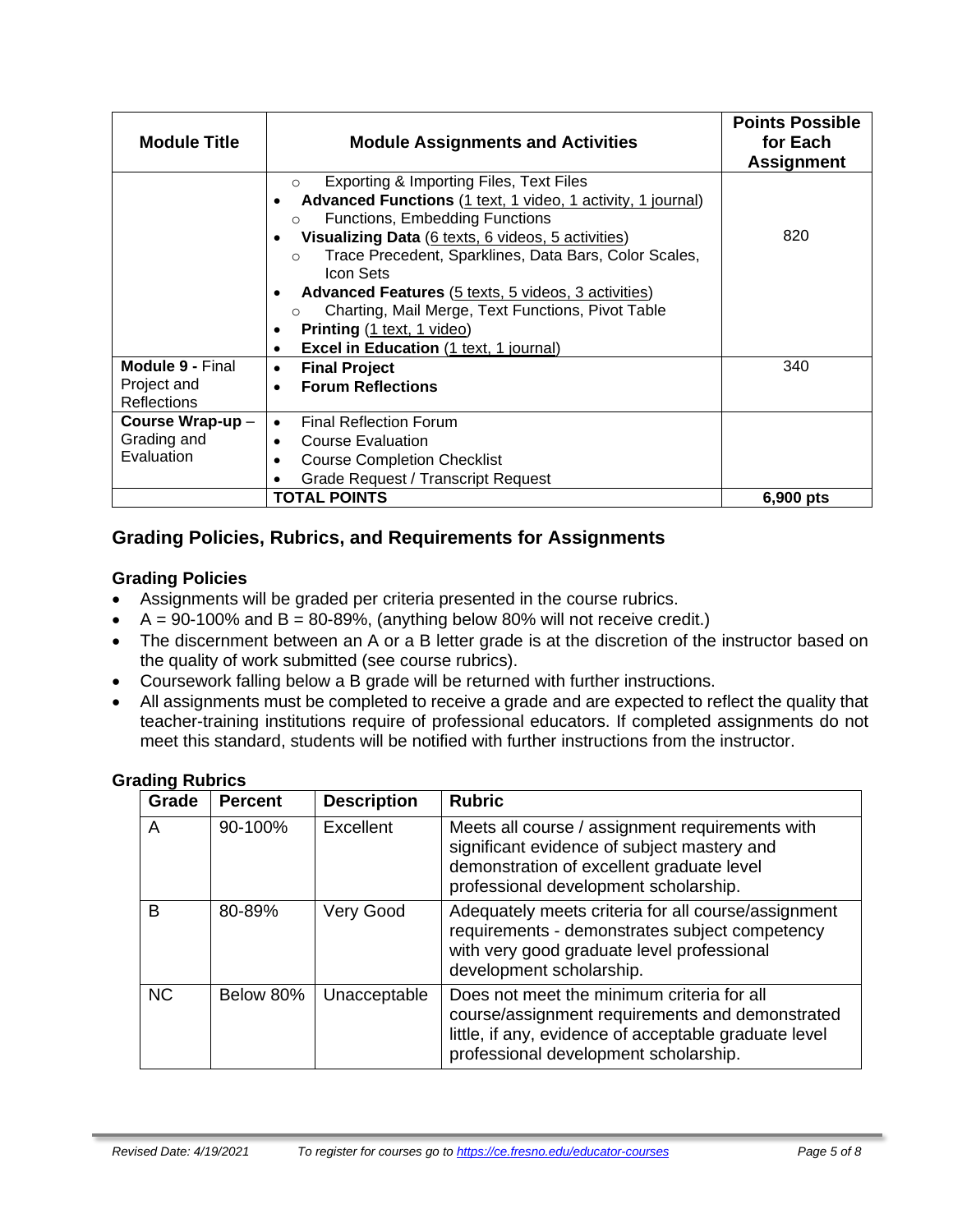#### **Writing Requirements**

- **Superior:** Writing is clear, succinct, and reflects graduate level expectations. Clearly addresses all parts of the writing task. Maintains a consistent point of view and organizational structure. Includes relevant facts, details, and explanations.
- **Standard:** Writing is acceptable with very few mistakes in grammar and spelling. Addresses most parts of the writing task. Maintains a mostly consistent point of view and organizational structure. Includes mostly relevant facts, details, and explanations.
- **Sub-standard:** Writing contains noticeable mistakes in grammar and spelling. Does not address all parts of the writing task. Lacks a consistent point of view and organizational structure. May include marginally relevant facts, details, and explanations.

#### **Lesson Plan Requirements**

- **Superior:** Instructional goals and objectives clearly stated. Instructional strategies appropriate for learning outcome(s). Method for assessing student learning and evaluating instruction is clearly delineated and authentic. All materials necessary for student and teacher to complete lesson clearly listed.
- **Standard:** Instructional goals and objectives are stated but are not easy to understand. Some instructional strategies are appropriate for learning outcome(s). Method for assessing student learning and evaluating instruction is present. Most materials necessary for student and teacher to complete lesson are listed.
- **Sub-standard:** Instructional goals and objectives are not stated. Learners cannot tell what is expected of them. Instructional strategies are missing or strategies used are inappropriate. Method for assessing student learning and evaluating instruction is missing. Materials necessary for student and teacher to complete lesson are missing.

## **Instructor/Student Contact Information**

Throughout the course participants will be communicating with the instructor and their classmates on a regular basis using asynchronous discussion forums. Students are provided with instructor contact information in the event they want to make email or phone contact. In addition, students are encouraged to email or phone the instructor at any time. Students will also receive feedback on the required assignments as they are submitted.

## **Forums**

Participation is an important expectation of this course and all online courses. Online discussions promote reflection and analysis while allowing students to appreciate and evaluate positions that others express. While students may not be engaging with the same students throughout this course, they will be expected to offer comments, questions, and replies to the discussion question whenever possible. The faculty role in the discussion forum is that of an observer and facilitator.

## **Coursework Hours**

Based on the Carnegie Unit standard, a unit of graduate credit measures academic credit based on the number of hours the student is engaged in learning. This includes all time spent on the course: reading the textbook, watching videos, listening to audio lessons, researching topics, writing papers, creating projects, developing lesson plans, posting to discussion boards, etc. Coursework offered for FPU Continuing Education graduate credit adheres to 45 hours per semester unit for the 900-level courses. Therefore, a student will spend approximately 135 hours on a typical 3-unit course.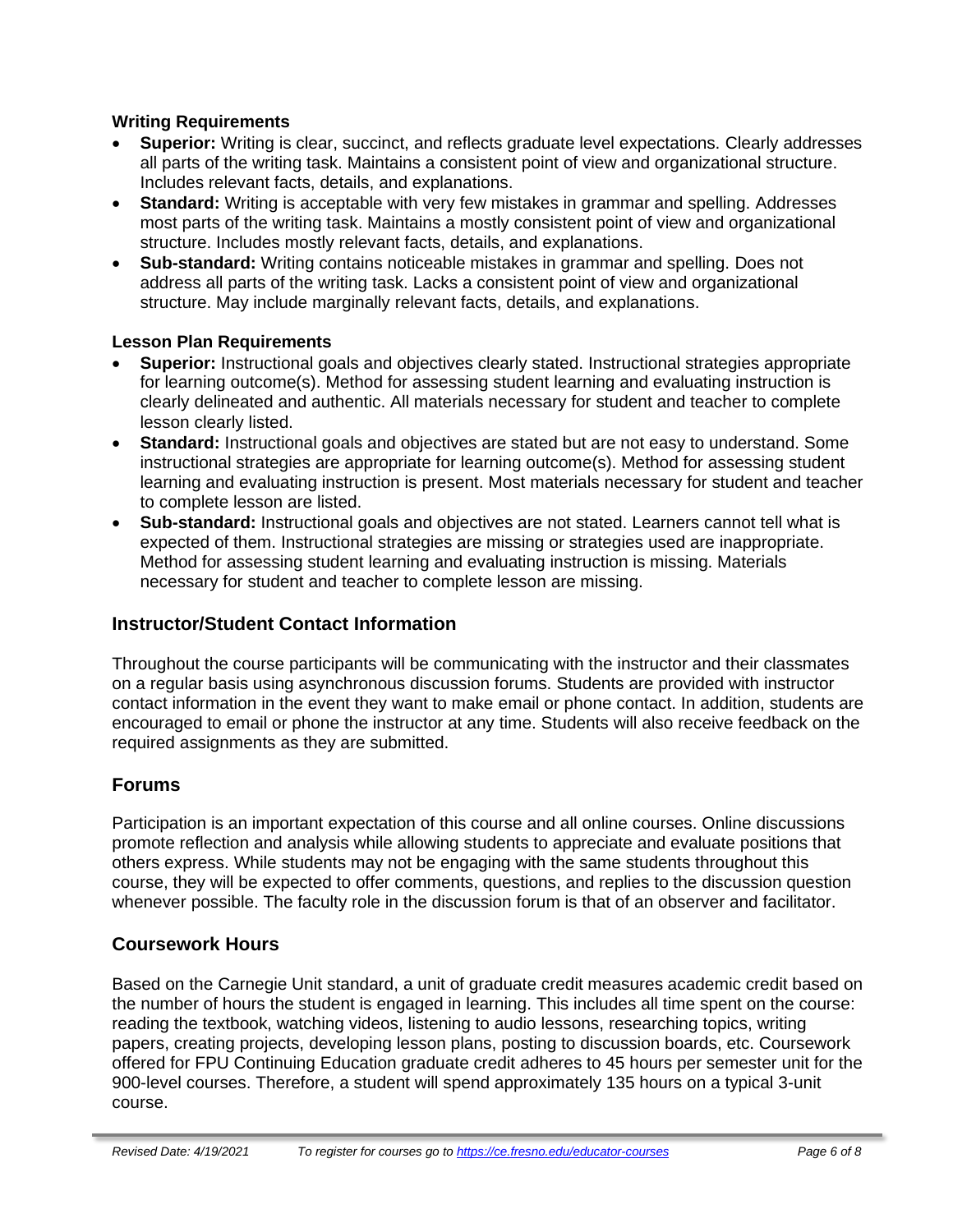## **Services for Students with Disabilities**

Students with disabilities are eligible for reasonable accommodations in their academic work in all classes. In order to receive assistance, the student with a disability must provide the Academic Support Center with documentation, which describes the specific disability. The documentation must be from a qualified professional in the area of the disability (i.e. psychologist, physician or educational diagnostician). Students with disabilities should contact the Academic Support Center to discuss academic and other needs as soon as they are diagnosed with a disability. Once documentation is on file, arrangements for reasonable accommodations can be made. For more information and for downloadable forms, please go to [https://www.fresno.edu/students/academic](https://www.fresno.edu/students/academic-support/services-students-disabilities)[support/services-students-disabilities.](https://www.fresno.edu/students/academic-support/services-students-disabilities)

## **Plagiarism and Academic Honesty**

All people participating in the educational process at Fresno Pacific University are expected to pursue honesty and integrity in all aspects of their academic work. Academic dishonesty, including plagiarism, will be handled per the procedures set forth in the Fresno Pacific University Catalogue <https://www.fresno.edu/students/registrars-office/academic-catalogs>

## **Technology Requirements**

To successfully complete the course requirements, course participants will need Internet access, can send and receive email, know how to manage simple files in a word processing program, and have a basic understanding of the Internet. Please remember that the instructor is not able to offer technical support. If you need technical support, please contact your Internet Service Provider.

**Moodle:** This course will be delivered totally online. Moodle is a learning management system that provides students access to online resources, documents, graded assignments, quizzes, discussion forums, etc. Moodle is easy to learn and has a friendly user interface. To learn more about Moodle, go to [https://docs.moodle.org/33/en/Student\\_FAQ.](https://docs.moodle.org/33/en/Student_FAQ) There are also some student tutorials on the Center for Online Learning website at Fresno Pacific University - [https://col.fresno.edu/student.](https://col.fresno.edu/student)

**Moodle Site Login and Passwords:** Students will need to have internet access to log onto [https://ce-connect.fresno.edu.](https://ce-connect.fresno.edu/) The username and password numbers for Moodle access will be sent to you by the university using the email address you submitted at the time of registration. The instructor will then contact you with a welcome communication. If you need help with your username and password recovery, please contact the Continuing Education office at (800) 372- 5505 or (559) 453-2000 during regular office hours - Mon-Fri 8:00 am to 5:00 pm. or email them at [prof.dev@fresno.edu.](mailto:prof.dev@fresno.edu)

**Getting Help with Moodle:** If you need help with Moodle, please contact the Center for Online Learning (COL), by telephone or the website. Help by phone (559) 453-3460 is available Mon-Thurs 8:00 am to 8:00 pm and on Fridays from 8:00 am to 5:00 pm, or by filling out a "Request Services" form at [https://col.fresno.edu/contact/request-services.](https://col.fresno.edu/contact/request-services) Please identify that you are with the "School = Continuing Education".

## **Final Course Grade and Transcripts**

When all work for the course has been completed, students will need to logon to the Continuing Education website [\(https://ce.fresno.edu/my-account\)](https://ce.fresno.edu/my-account) and "Request Final Grade". Once the